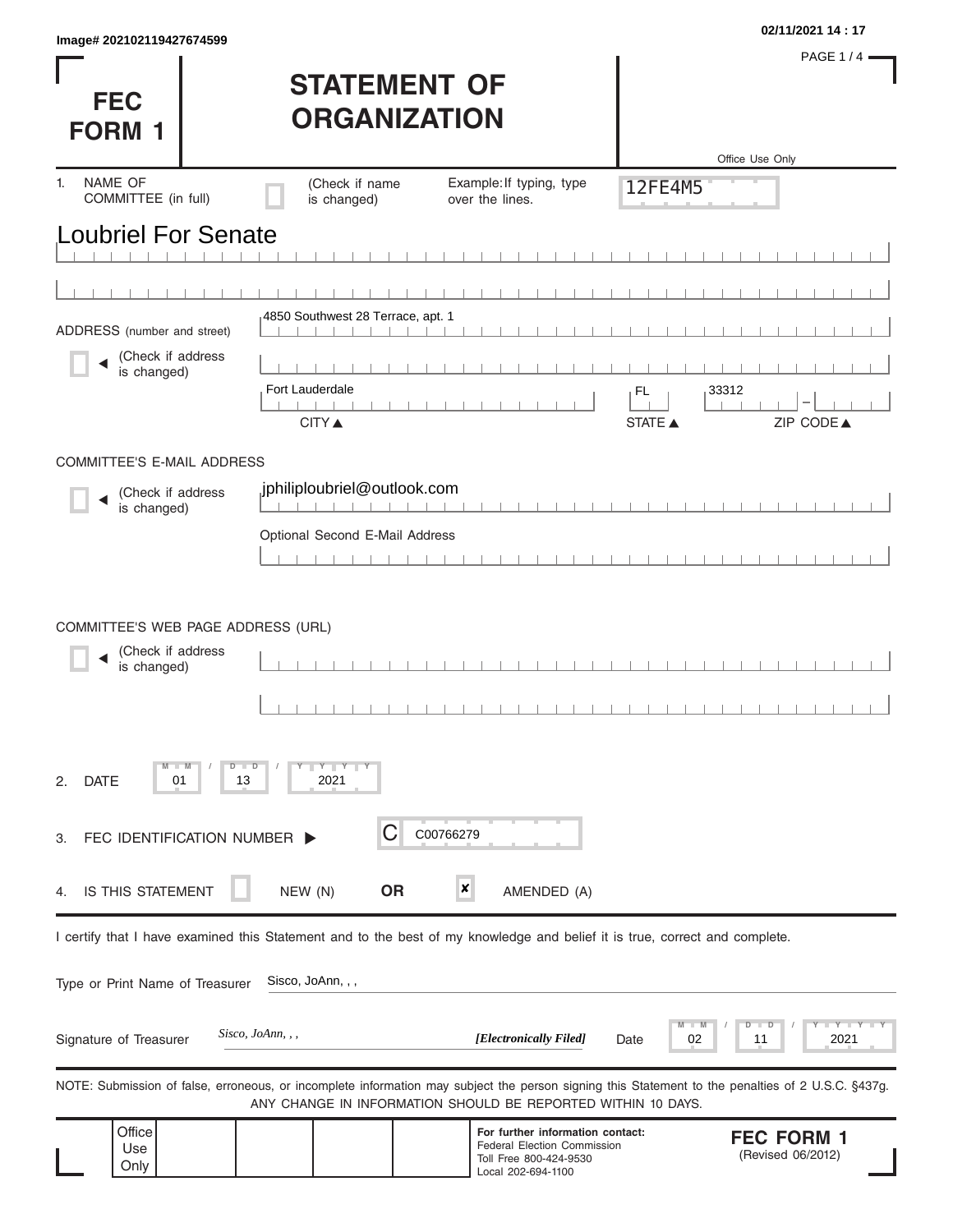|     |                                | FEC Form 1 (Revised 02/2009)                                                                                                                                                                                                | Page 2                                       |
|-----|--------------------------------|-----------------------------------------------------------------------------------------------------------------------------------------------------------------------------------------------------------------------------|----------------------------------------------|
|     |                                | TYPE OF COMMITTEE                                                                                                                                                                                                           |                                              |
|     |                                | <b>Candidate Committee:</b>                                                                                                                                                                                                 |                                              |
| (a) | ×                              | This committee is a principal campaign committee. (Complete the candidate information below.)                                                                                                                               |                                              |
| (b) |                                | This committee is an authorized committee, and is NOT a principal campaign committee. (Complete the candidate<br>information below.)                                                                                        |                                              |
|     | Name of<br>Candidate           | Loubriel, Jake, Philip,,                                                                                                                                                                                                    |                                              |
|     | Candidate<br>Party Affiliation | Office<br><b>REP</b><br>$\boldsymbol{x}$<br>Senate<br>President<br>Sought:<br>House                                                                                                                                         | FL.<br><b>State</b><br>00<br><b>District</b> |
| (c) |                                | This committee supports/opposes only one candidate, and is NOT an authorized committee.                                                                                                                                     |                                              |
|     | Name of<br>Candidate           |                                                                                                                                                                                                                             |                                              |
|     |                                | <b>Party Committee:</b>                                                                                                                                                                                                     |                                              |
| (d) |                                | (National, State<br>This committee is a<br>or subordinate) committee of the                                                                                                                                                 | (Democratic,<br>Republican, etc.) Party.     |
|     |                                | <b>Political Action Committee (PAC):</b>                                                                                                                                                                                    |                                              |
| (e) |                                | This committee is a separate segregated fund. (Identify connected organization on line 6.) Its connected organization is a:                                                                                                 |                                              |
|     |                                | Corporation<br>Corporation w/o Capital Stock                                                                                                                                                                                | Labor Organization                           |
|     |                                | Membership Organization<br><b>Trade Association</b>                                                                                                                                                                         | Cooperative                                  |
|     |                                | In addition, this committee is a Lobbyist/Registrant PAC.                                                                                                                                                                   |                                              |
| (f) |                                | This committee supports/opposes more than one Federal candidate, and is NOT a separate segregated fund or party<br>committee. (i.e., nonconnected committee)                                                                |                                              |
|     |                                | In addition, this committee is a Lobbyist/Registrant PAC.                                                                                                                                                                   |                                              |
|     |                                | In addition, this committee is a Leadership PAC. (Identify sponsor on line 6.)                                                                                                                                              |                                              |
|     |                                | <b>Joint Fundraising Representative:</b>                                                                                                                                                                                    |                                              |
| (g) |                                | This committee collects contributions, pays fundraising expenses and disburses net proceeds for two or more political<br>committees/organizations, at least one of which is an authorized committee of a federal candidate. |                                              |
| (h) |                                | This committee collects contributions, pays fundraising expenses and disburses net proceeds for two or more political<br>committees/organizations, none of which is an authorized committee of a federal candidate.         |                                              |
|     |                                | Committees Participating in Joint Fundraiser                                                                                                                                                                                |                                              |
|     | 1.                             | FEC ID number $\boxed{C}$                                                                                                                                                                                                   |                                              |
|     | 2.                             | FEC ID number C                                                                                                                                                                                                             |                                              |
|     | 3.                             | FEC ID number   C                                                                                                                                                                                                           |                                              |
|     | 4.                             | FEC ID number<br>C                                                                                                                                                                                                          |                                              |
|     |                                |                                                                                                                                                                                                                             |                                              |

I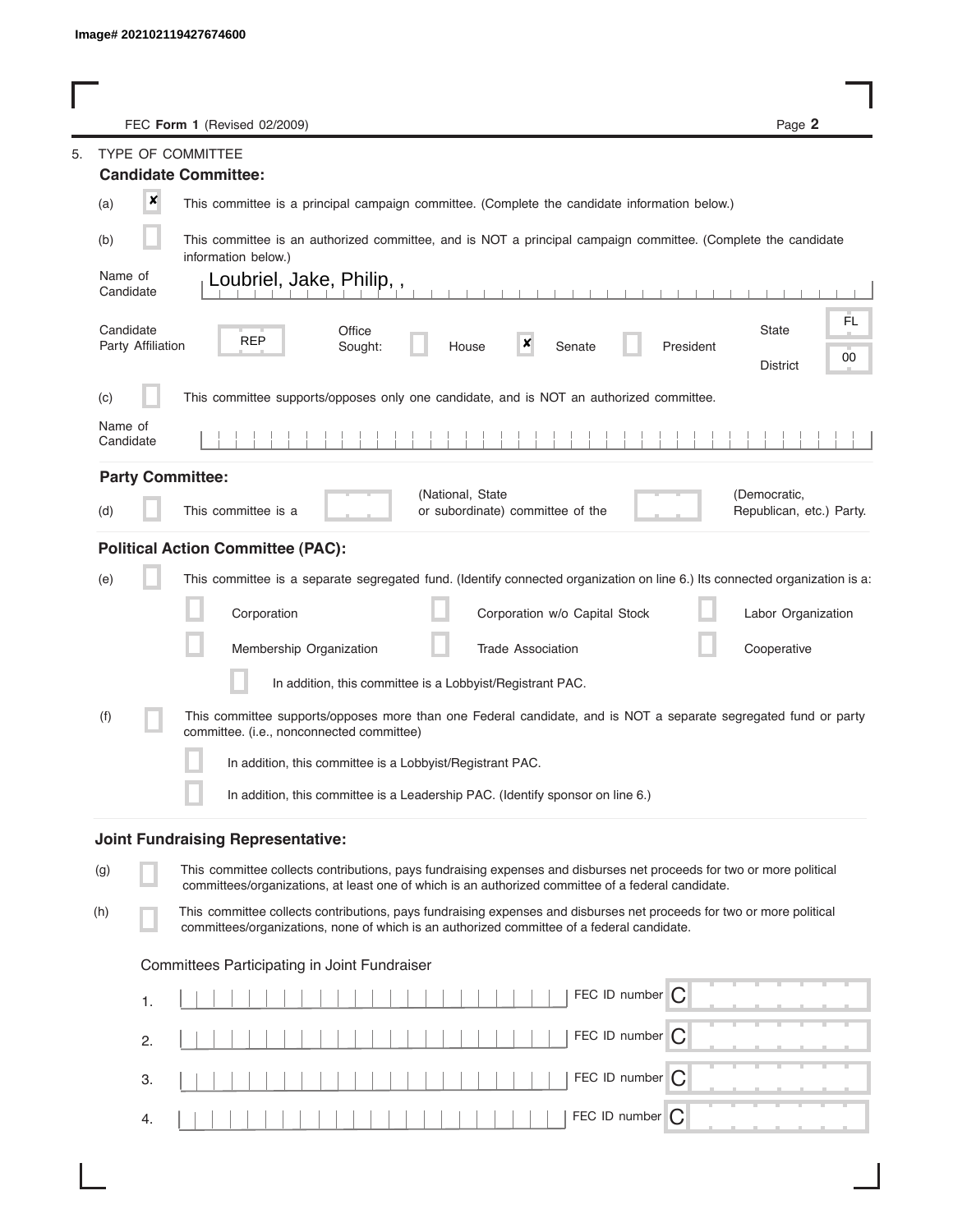FEC Form 1 (Revised 02/2009) Page 3

Write or Type Committee Name

## Image# 202102119427674601<br>
FEC Form 1 (Revised 02/2009)<br>
Write or Type Committee Name<br> **LOUDTIEL FOT SENATE**

6. Name of Any Connected Organization, Affiliated Committee, Joint Fundraising Representative, or Leadership PAC Sponsor

| <b>NONE</b>     |                                                                              |              |                        |
|-----------------|------------------------------------------------------------------------------|--------------|------------------------|
|                 |                                                                              |              |                        |
| Mailing Address |                                                                              |              |                        |
|                 |                                                                              |              |                        |
|                 |                                                                              |              | $-1$                   |
|                 | <b>CITY</b>                                                                  | <b>STATE</b> | <b>ZIP CODE</b>        |
| Relationship:   | Connected Organization Affiliated Committee Joint Fundraising Representative |              | Leadership PAC Sponsor |

Custodian of Records: Identify by name, address (phone number -- optional) and position of the person in possession of committee books and records. 7.

| Sisco, JoAnn, , ,      |                                                                                         |
|------------------------|-----------------------------------------------------------------------------------------|
| Full Name              |                                                                                         |
| <b>Mailing Address</b> | P.O. Box 452                                                                            |
|                        |                                                                                         |
|                        | 21090<br>MD<br>Linthicum Heights<br>$\overline{\phantom{a}}$                            |
| Title or Position      | ZIP CODE<br><b>CITY</b><br><b>STATE</b>                                                 |
| Treasurer              | 978<br>410<br>4227<br>Telephone number<br>$\overline{\phantom{a}}$<br>$\hspace{0.05cm}$ |

8. Treasurer: List the name and address (phone number -- optional) of the treasurer of the committee; and the name and address of any designated agent (e.g., assistant treasurer).

| Full Name<br>of Treasurer      | Sisco, JoAnn, , ,                                                                              |
|--------------------------------|------------------------------------------------------------------------------------------------|
| Mailing Address                | IP.O. Box 452                                                                                  |
|                                |                                                                                                |
|                                | Linthicum Heights<br>121090<br>MD<br>$\overline{\phantom{a}}$                                  |
|                                | <b>CITY</b><br><b>ZIP CODE</b><br><b>STATE</b>                                                 |
| Title or Position<br>Treasurer | 410<br>978<br>4227<br>Telephone number<br>$\overline{\phantom{a}}$<br>$\overline{\phantom{a}}$ |